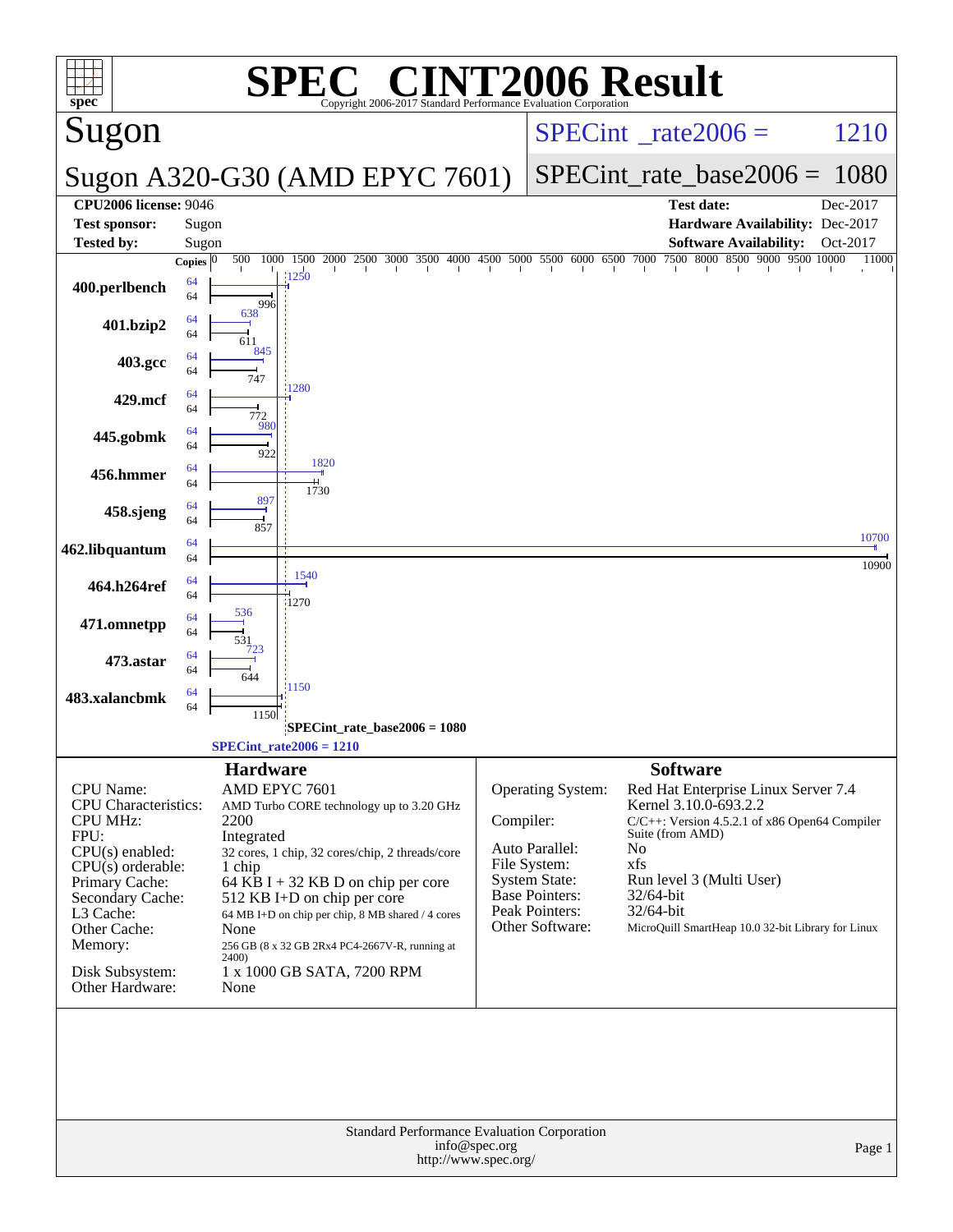

# Sugon

### SPECint rate  $2006 = 1210$

#### Sugon A320-G30 (AMD EPYC 7601)

[SPECint\\_rate\\_base2006 =](http://www.spec.org/auto/cpu2006/Docs/result-fields.html#SPECintratebase2006) 1080

#### **[CPU2006 license:](http://www.spec.org/auto/cpu2006/Docs/result-fields.html#CPU2006license)** 9046 **[Test date:](http://www.spec.org/auto/cpu2006/Docs/result-fields.html#Testdate)** Dec-2017

**[Test sponsor:](http://www.spec.org/auto/cpu2006/Docs/result-fields.html#Testsponsor)** Sugon **[Hardware Availability:](http://www.spec.org/auto/cpu2006/Docs/result-fields.html#HardwareAvailability)** Dec-2017 **[Tested by:](http://www.spec.org/auto/cpu2006/Docs/result-fields.html#Testedby)** Sugon **[Software Availability:](http://www.spec.org/auto/cpu2006/Docs/result-fields.html#SoftwareAvailability)** Oct-2017

#### **[Results Table](http://www.spec.org/auto/cpu2006/Docs/result-fields.html#ResultsTable)**

|                    | <b>Base</b>   |                |       |                |       | <b>Peak</b>                                                                                              |             |               |                |              |                |              |                |              |
|--------------------|---------------|----------------|-------|----------------|-------|----------------------------------------------------------------------------------------------------------|-------------|---------------|----------------|--------------|----------------|--------------|----------------|--------------|
| <b>Benchmark</b>   | <b>Copies</b> | <b>Seconds</b> | Ratio | <b>Seconds</b> | Ratio | <b>Seconds</b>                                                                                           | Ratio       | <b>Copies</b> | <b>Seconds</b> | <b>Ratio</b> | <b>Seconds</b> | <b>Ratio</b> | <b>Seconds</b> | <b>Ratio</b> |
| 400.perlbench      | 64            | 627            | 997   | 633            | 988   | 628                                                                                                      | 996         | 64            | 500            | 1250         | 497            | 1260         | 501            | 1250         |
| 401.bzip2          | 64            | 1029           | 600   | 1010           | 611   | 1007                                                                                                     | 613         | 64            | 970            | 636          | 966            | 639          | 968            | 638          |
| $403.\mathrm{gcc}$ | 64            | 697            | 739   | 689            | 747   | 690                                                                                                      | 747         | 64            | 610            | 845          | 608            | 848          | 610            | 845          |
| $429$ .mcf         | 64            | 768            | 760   | 754            | 774   | 756                                                                                                      | 772         | 64            | 455            | 1280         | 451            | 1290         | 456            | 1280         |
| $445$ .gobmk       | 64            | 728            | 922   | 729            | 920   | 723                                                                                                      | 929         | 64            | 682            | 984          | 685            | <b>980</b>   | 685            | 980          |
| 456.hmmer          | 64            | 358            | 1670  | 343            | 1740  | 344                                                                                                      | 1730        | 64            | 333            | 1790         | 328            | 1820         | 328            | 1820         |
| $458$ .sjeng       | 64            | 903            | 857   | 905            | 856   | 902                                                                                                      | 859         | 64            | 863            | 897          | 864            | 897          | 862            | 898          |
| 462.libquantum     | 64            | 122            | 10900 | 122            | 10900 | 122                                                                                                      | 10900       | 64            | 124            | 10700        | 124            | 10700        | 124            | 10700        |
| 464.h264ref        | 64            | 1115           | 1270  | 1114           | 1270  | 1114                                                                                                     | 1270        | 64            | 913            | 1550         | 919            | 1540         | 920            | 1540         |
| 471.omnetpp        | 64            | 776            | 515   | 753            | 531   | 750                                                                                                      | 533         | 64            | 750            | 533          | 746            | 536          | 743            | 539          |
| $473$ . astar      | 64            | 700            | 641   | 696            | 645   | 697                                                                                                      | 644         | 64            | 623            | 721          | 621            | 724          | 621            | <u>723</u>   |
| 483.xalancbmk      | 64            | 385            | 1150  | 386            | 1140  | 386                                                                                                      | <b>1150</b> | 64            | 384            | 1150         | 383            | 1150         | 385            | 1150         |
|                    |               |                |       |                |       | Results appear in the order in which they were run. Bold underlined text indicates a median measurement. |             |               |                |              |                |              |                |              |

#### **[Submit Notes](http://www.spec.org/auto/cpu2006/Docs/result-fields.html#SubmitNotes)**

The config file option 'submit' was used. 'numactl' was used to bind copies to the cores. See the configuration file for details.

#### **[Operating System Notes](http://www.spec.org/auto/cpu2006/Docs/result-fields.html#OperatingSystemNotes)**

'ulimit -s unlimited' was used to set environment stack size 'ulimit -l 2097152' was used to set environment locked pages in memory limit

runspec command invoked through numactl i.e.: numactl --interleave=all runspec <etc>

Set dirty\_ratio=8 to limit dirty cache to 8% of memory Set swappiness=1 to swap only if necessary Set zone\_reclaim\_mode=1 to free local node memory and avoid remote memory sync then drop\_caches=3 to reset caches before invoking runcpu

Transparent huge pages were enabled for this run (OS default)

Set vm/nr hugepages=57344 in /etc/sysctl.conf mount -t hugetlbfs nodev /mnt/hugepages

#### **[Platform Notes](http://www.spec.org/auto/cpu2006/Docs/result-fields.html#PlatformNotes)**

BIOS settings: Determinism Slider = Power cTDP Control = Manual

Continued on next page

Standard Performance Evaluation Corporation [info@spec.org](mailto:info@spec.org) <http://www.spec.org/>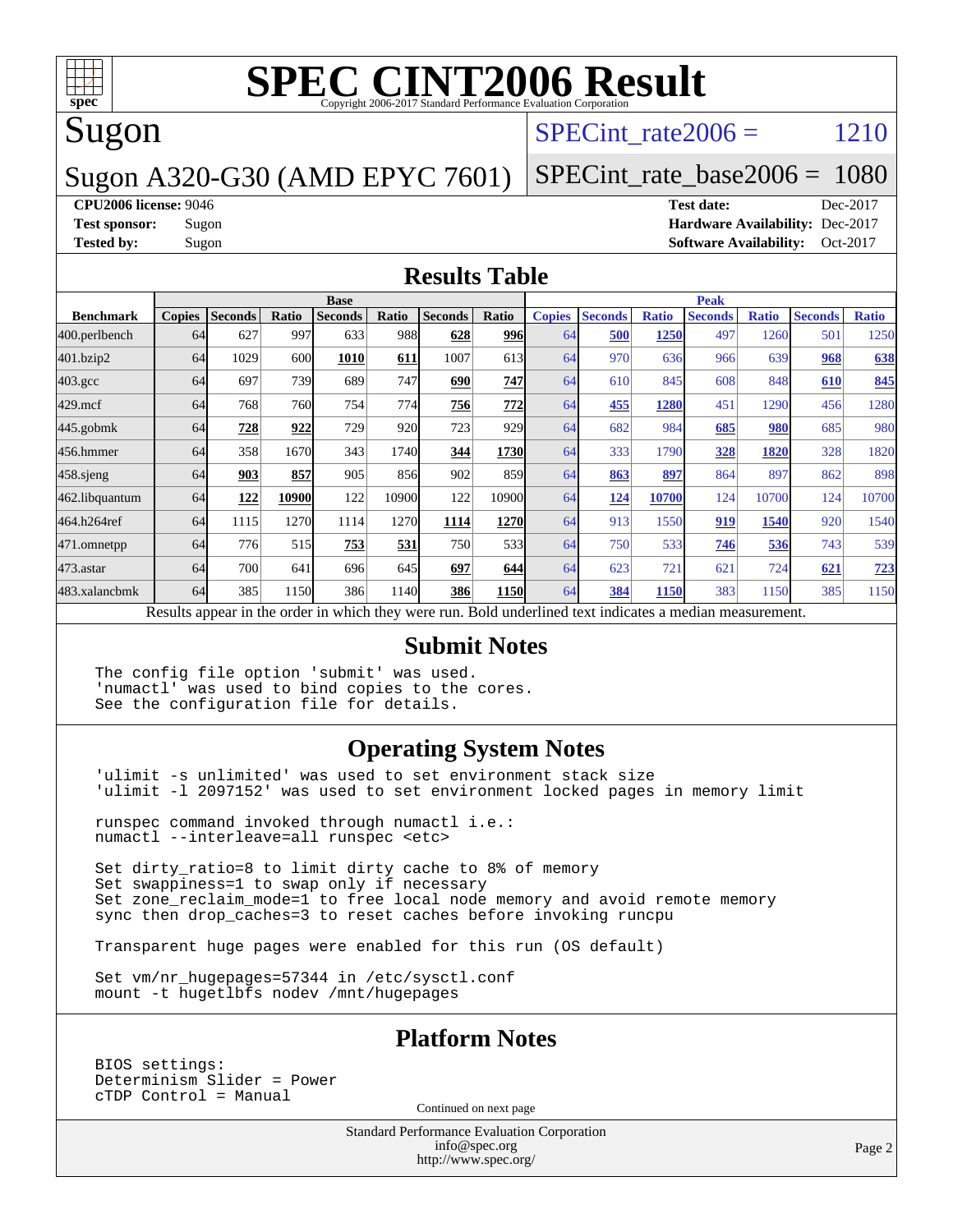

## Sugon

SPECint rate  $2006 = 1210$ 

Sugon A320-G30 (AMD EPYC 7601)

[SPECint\\_rate\\_base2006 =](http://www.spec.org/auto/cpu2006/Docs/result-fields.html#SPECintratebase2006) 1080 **[CPU2006 license:](http://www.spec.org/auto/cpu2006/Docs/result-fields.html#CPU2006license)** 9046 **[Test date:](http://www.spec.org/auto/cpu2006/Docs/result-fields.html#Testdate)** Dec-2017

**[Test sponsor:](http://www.spec.org/auto/cpu2006/Docs/result-fields.html#Testsponsor)** Sugon **[Hardware Availability:](http://www.spec.org/auto/cpu2006/Docs/result-fields.html#HardwareAvailability)** Dec-2017 **[Tested by:](http://www.spec.org/auto/cpu2006/Docs/result-fields.html#Testedby)** Sugon Sugon **[Software Availability:](http://www.spec.org/auto/cpu2006/Docs/result-fields.html#SoftwareAvailability)** Oct-2017

#### **[Platform Notes \(Continued\)](http://www.spec.org/auto/cpu2006/Docs/result-fields.html#PlatformNotes)**

 $C TDP = 200$ 

#### **[General Notes](http://www.spec.org/auto/cpu2006/Docs/result-fields.html#GeneralNotes)**

Environment variables set by runspec before the start of the run: HUGETLB\_LIMIT = "896" LD\_LIBRARY\_PATH = "/home/cpu2006/amd1603-rate-libs-revB/32:/home/cpu2006/amd1603-rate-libs-revB/64"

The binaries were built with the AMD supported x86 Open64 Compiler Suite, which is only available from AMD at <http://developer.amd.com/tools-and-sdks/cpu-development/x86-open64-compiler-suite/> Binaries were compiled on a system with 2 x AMD Opteron 6378 chips + 128 GB Memory using RHEL 6.3

## **[Base Compiler Invocation](http://www.spec.org/auto/cpu2006/Docs/result-fields.html#BaseCompilerInvocation)**

[C benchmarks](http://www.spec.org/auto/cpu2006/Docs/result-fields.html#Cbenchmarks): [opencc](http://www.spec.org/cpu2006/results/res2017q4/cpu2006-20171211-50961.flags.html#user_CCbase_Fopencc)

[C++ benchmarks:](http://www.spec.org/auto/cpu2006/Docs/result-fields.html#CXXbenchmarks) [openCC](http://www.spec.org/cpu2006/results/res2017q4/cpu2006-20171211-50961.flags.html#user_CXXbase_FopenCC)

## **[Base Portability Flags](http://www.spec.org/auto/cpu2006/Docs/result-fields.html#BasePortabilityFlags)**

 400.perlbench: [-DSPEC\\_CPU\\_LP64](http://www.spec.org/cpu2006/results/res2017q4/cpu2006-20171211-50961.flags.html#b400.perlbench_basePORTABILITY_DSPEC_CPU_LP64) [-DSPEC\\_CPU\\_LINUX\\_X64](http://www.spec.org/cpu2006/results/res2017q4/cpu2006-20171211-50961.flags.html#b400.perlbench_baseCPORTABILITY_DSPEC_CPU_LINUX_X64) 401.bzip2: [-DSPEC\\_CPU\\_LP64](http://www.spec.org/cpu2006/results/res2017q4/cpu2006-20171211-50961.flags.html#suite_basePORTABILITY401_bzip2_DSPEC_CPU_LP64) 403.gcc: [-DSPEC\\_CPU\\_LP64](http://www.spec.org/cpu2006/results/res2017q4/cpu2006-20171211-50961.flags.html#suite_basePORTABILITY403_gcc_DSPEC_CPU_LP64) 429.mcf: [-DSPEC\\_CPU\\_LP64](http://www.spec.org/cpu2006/results/res2017q4/cpu2006-20171211-50961.flags.html#suite_basePORTABILITY429_mcf_DSPEC_CPU_LP64) 445.gobmk: [-DSPEC\\_CPU\\_LP64](http://www.spec.org/cpu2006/results/res2017q4/cpu2006-20171211-50961.flags.html#suite_basePORTABILITY445_gobmk_DSPEC_CPU_LP64) 456.hmmer: [-DSPEC\\_CPU\\_LP64](http://www.spec.org/cpu2006/results/res2017q4/cpu2006-20171211-50961.flags.html#suite_basePORTABILITY456_hmmer_DSPEC_CPU_LP64) 458.sjeng: [-DSPEC\\_CPU\\_LP64](http://www.spec.org/cpu2006/results/res2017q4/cpu2006-20171211-50961.flags.html#suite_basePORTABILITY458_sjeng_DSPEC_CPU_LP64) 462.libquantum: [-DSPEC\\_CPU\\_LP64](http://www.spec.org/cpu2006/results/res2017q4/cpu2006-20171211-50961.flags.html#suite_basePORTABILITY462_libquantum_DSPEC_CPU_LP64) [-DSPEC\\_CPU\\_LINUX](http://www.spec.org/cpu2006/results/res2017q4/cpu2006-20171211-50961.flags.html#b462.libquantum_baseCPORTABILITY_DSPEC_CPU_LINUX) 464.h264ref: [-DSPEC\\_CPU\\_LP64](http://www.spec.org/cpu2006/results/res2017q4/cpu2006-20171211-50961.flags.html#suite_basePORTABILITY464_h264ref_DSPEC_CPU_LP64) 483.xalancbmk: [-DSPEC\\_CPU\\_LINUX](http://www.spec.org/cpu2006/results/res2017q4/cpu2006-20171211-50961.flags.html#b483.xalancbmk_baseCXXPORTABILITY_DSPEC_CPU_LINUX)

### **[Base Optimization Flags](http://www.spec.org/auto/cpu2006/Docs/result-fields.html#BaseOptimizationFlags)**

[C benchmarks](http://www.spec.org/auto/cpu2006/Docs/result-fields.html#Cbenchmarks):

[-Ofast](http://www.spec.org/cpu2006/results/res2017q4/cpu2006-20171211-50961.flags.html#user_CCbase_F-Ofast) [-CG:local\\_sched\\_alg=1](http://www.spec.org/cpu2006/results/res2017q4/cpu2006-20171211-50961.flags.html#user_CCbase_F-CG:local_sched_alg_2175ca61f1a2717f1ec57b14995b9e7a) [-INLINE:aggressive=ON](http://www.spec.org/cpu2006/results/res2017q4/cpu2006-20171211-50961.flags.html#user_CCbase_F-INLINE:aggressive_1968a21fda3b9e485676870015f71302) [-IPA:plimit=8000](http://www.spec.org/cpu2006/results/res2017q4/cpu2006-20171211-50961.flags.html#user_CCbase_F-IPA:plimit_92cba83f3d47f09c7d5368fda93ddbd7) [-IPA:small\\_pu=100](http://www.spec.org/cpu2006/results/res2017q4/cpu2006-20171211-50961.flags.html#user_CCbase_F-IPA:small_pu_900a09767c6929d55c26ea3d32399996) [-HP:bd=2m:heap=2m](http://www.spec.org/cpu2006/results/res2017q4/cpu2006-20171211-50961.flags.html#user_CCbase_F-HUGEPAGE_539c723a9f9bd1bd95cd839aeb740bae) [-mso](http://www.spec.org/cpu2006/results/res2017q4/cpu2006-20171211-50961.flags.html#user_CCbase_F-mso) [-LNO:prefetch=2](http://www.spec.org/cpu2006/results/res2017q4/cpu2006-20171211-50961.flags.html#user_CCbase_F-LNO:prefetch_9aee81855ba0592a3c8a40ba7b041143) [-march=bdver1](http://www.spec.org/cpu2006/results/res2017q4/cpu2006-20171211-50961.flags.html#user_CCbase_F-march_fdb9f2653a6b3eaa60be4cf93a9ba5f3) [-mno-fma4](http://www.spec.org/cpu2006/results/res2017q4/cpu2006-20171211-50961.flags.html#user_CCbase_F-mno-fma4_e29f3a785f8b63ba2d60793d5b1cf4c3) [-mno-xop](http://www.spec.org/cpu2006/results/res2017q4/cpu2006-20171211-50961.flags.html#user_CCbase_F-mno-xop) [-mno-tbm](http://www.spec.org/cpu2006/results/res2017q4/cpu2006-20171211-50961.flags.html#user_CCbase_F-mno-tbm)

[C++ benchmarks:](http://www.spec.org/auto/cpu2006/Docs/result-fields.html#CXXbenchmarks)

```
-Ofast -m32 -INLINE:aggressive=on -CG:cmp_peep=on -D__OPEN64_FAST_SET
-march=bdver1 -mno-fma4 -mno-xop -mno-tbm
-L/root/work/libraries/SmartHeap-10/lib -lsmartheap
```
Standard Performance Evaluation Corporation [info@spec.org](mailto:info@spec.org) <http://www.spec.org/>

Page 3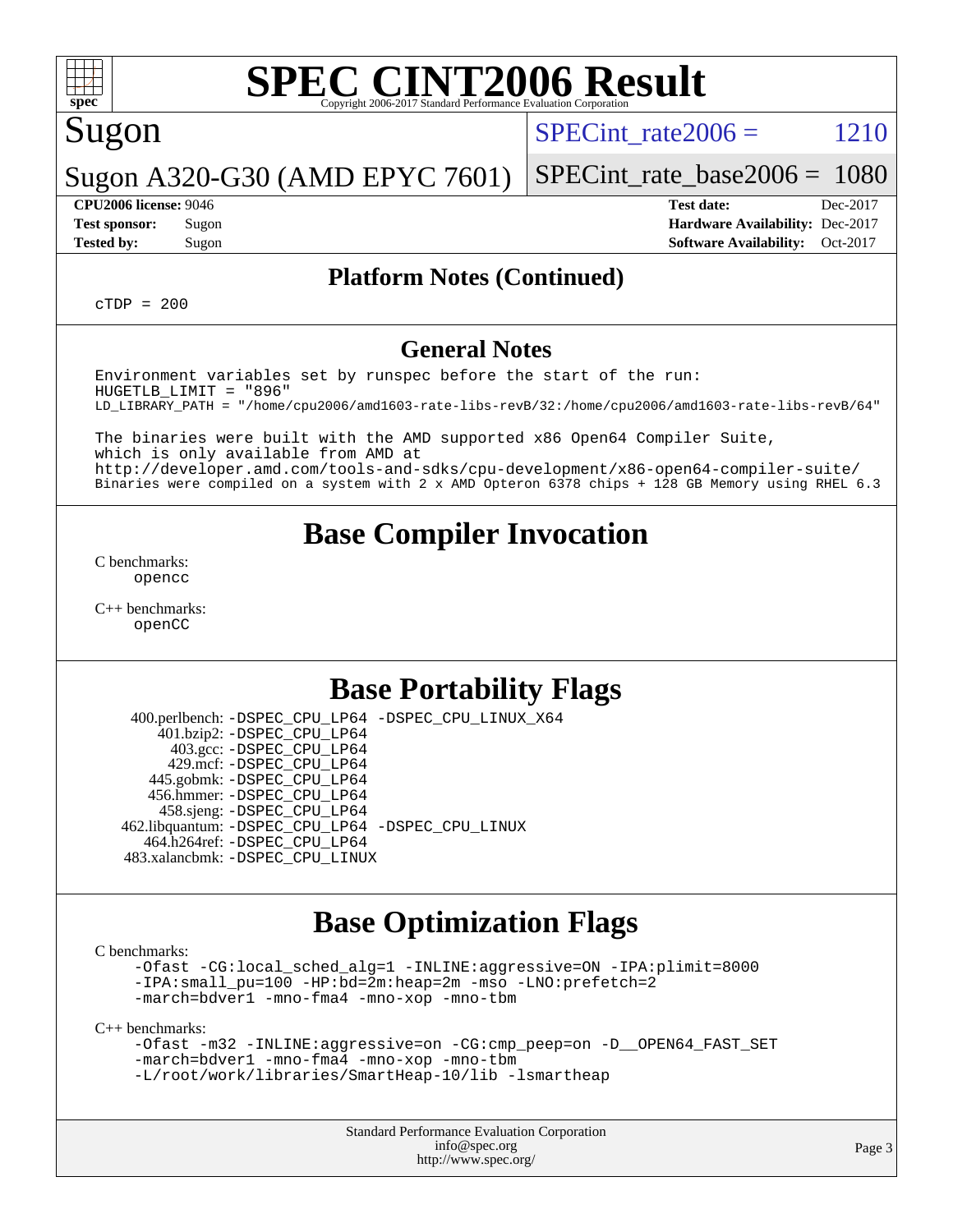

# Sugon

 $SPECTnt_rate2006 = 1210$ 

Sugon A320-G30 (AMD EPYC 7601)

[SPECint\\_rate\\_base2006 =](http://www.spec.org/auto/cpu2006/Docs/result-fields.html#SPECintratebase2006) 1080 **[CPU2006 license:](http://www.spec.org/auto/cpu2006/Docs/result-fields.html#CPU2006license)** 9046 **[Test date:](http://www.spec.org/auto/cpu2006/Docs/result-fields.html#Testdate)** Dec-2017

**[Test sponsor:](http://www.spec.org/auto/cpu2006/Docs/result-fields.html#Testsponsor)** Sugon **[Hardware Availability:](http://www.spec.org/auto/cpu2006/Docs/result-fields.html#HardwareAvailability)** Dec-2017 **[Tested by:](http://www.spec.org/auto/cpu2006/Docs/result-fields.html#Testedby)** Sugon **[Software Availability:](http://www.spec.org/auto/cpu2006/Docs/result-fields.html#SoftwareAvailability)** Oct-2017

## **[Peak Compiler Invocation](http://www.spec.org/auto/cpu2006/Docs/result-fields.html#PeakCompilerInvocation)**

[C benchmarks](http://www.spec.org/auto/cpu2006/Docs/result-fields.html#Cbenchmarks): [opencc](http://www.spec.org/cpu2006/results/res2017q4/cpu2006-20171211-50961.flags.html#user_CCpeak_Fopencc)

[C++ benchmarks:](http://www.spec.org/auto/cpu2006/Docs/result-fields.html#CXXbenchmarks) [openCC](http://www.spec.org/cpu2006/results/res2017q4/cpu2006-20171211-50961.flags.html#user_CXXpeak_FopenCC)

### **[Peak Portability Flags](http://www.spec.org/auto/cpu2006/Docs/result-fields.html#PeakPortabilityFlags)**

 400.perlbench: [-DSPEC\\_CPU\\_LP64](http://www.spec.org/cpu2006/results/res2017q4/cpu2006-20171211-50961.flags.html#b400.perlbench_peakPORTABILITY_DSPEC_CPU_LP64) [-DSPEC\\_CPU\\_LINUX\\_X64](http://www.spec.org/cpu2006/results/res2017q4/cpu2006-20171211-50961.flags.html#b400.perlbench_peakCPORTABILITY_DSPEC_CPU_LINUX_X64) 401.bzip2: [-DSPEC\\_CPU\\_LP64](http://www.spec.org/cpu2006/results/res2017q4/cpu2006-20171211-50961.flags.html#suite_peakPORTABILITY401_bzip2_DSPEC_CPU_LP64) 445.gobmk: [-DSPEC\\_CPU\\_LP64](http://www.spec.org/cpu2006/results/res2017q4/cpu2006-20171211-50961.flags.html#suite_peakPORTABILITY445_gobmk_DSPEC_CPU_LP64) 456.hmmer: [-DSPEC\\_CPU\\_LP64](http://www.spec.org/cpu2006/results/res2017q4/cpu2006-20171211-50961.flags.html#suite_peakPORTABILITY456_hmmer_DSPEC_CPU_LP64) 458.sjeng: [-DSPEC\\_CPU\\_LP64](http://www.spec.org/cpu2006/results/res2017q4/cpu2006-20171211-50961.flags.html#suite_peakPORTABILITY458_sjeng_DSPEC_CPU_LP64) 462.libquantum: [-DSPEC\\_CPU\\_LP64](http://www.spec.org/cpu2006/results/res2017q4/cpu2006-20171211-50961.flags.html#suite_peakPORTABILITY462_libquantum_DSPEC_CPU_LP64) [-DSPEC\\_CPU\\_LINUX](http://www.spec.org/cpu2006/results/res2017q4/cpu2006-20171211-50961.flags.html#b462.libquantum_peakCPORTABILITY_DSPEC_CPU_LINUX) 464.h264ref: [-DSPEC\\_CPU\\_LP64](http://www.spec.org/cpu2006/results/res2017q4/cpu2006-20171211-50961.flags.html#suite_peakPORTABILITY464_h264ref_DSPEC_CPU_LP64) 473.astar: [-DSPEC\\_CPU\\_LP64](http://www.spec.org/cpu2006/results/res2017q4/cpu2006-20171211-50961.flags.html#suite_peakPORTABILITY473_astar_DSPEC_CPU_LP64) 483.xalancbmk: [-DSPEC\\_CPU\\_LINUX](http://www.spec.org/cpu2006/results/res2017q4/cpu2006-20171211-50961.flags.html#b483.xalancbmk_peakCXXPORTABILITY_DSPEC_CPU_LINUX)

## **[Peak Optimization Flags](http://www.spec.org/auto/cpu2006/Docs/result-fields.html#PeakOptimizationFlags)**

[C benchmarks](http://www.spec.org/auto/cpu2006/Docs/result-fields.html#Cbenchmarks):

| 400.perlbench: -fb_create fbdata(pass 1) -fb_opt fbdata(pass 2) -Ofast<br>-LNO:prefetch=2 -LNO:opt=0 -IPA:plimit=20000<br>-OPT:unroll_times_max=8 -OPT:unroll_size=256<br>-OPT:unroll_level=2 -OPT:keep_ext=on -WOPT:if_conv=0<br>-WOPT:sib=on -CG:local_sched_alg=1 -CG:unroll_fb_req=on<br>-CG:movext_icmp=off -HP:bd=2m:heap=2m -march=bdver1<br>-mno-fma4 -GRA:aggr_loop_splitting=off<br>-GRA:loop splitting=off |        |
|-----------------------------------------------------------------------------------------------------------------------------------------------------------------------------------------------------------------------------------------------------------------------------------------------------------------------------------------------------------------------------------------------------------------------|--------|
| 401.bzip2: -fb_create fbdata(pass 1) -fb_opt fbdata(pass 2) -Ofast<br>-LNO: prefetch=2 -LNO: pf2=0 -OPT: alias=disjoint<br>-OPT:goto=off -CG:local_sched_alg=1 -HP:bdt=2m:heap=2m<br>-march=bdver2 -WB, -mno-fma4 -mno-tbm -mno-xop                                                                                                                                                                                   |        |
| $403.\text{gcc}$ : -fb_create fbdata(pass 1) -fb_opt fbdata(pass 2) -Ofast<br>-LNO:trip_count=256 -CG:cmp_peep=on -CG:pre_minreg_level=2<br>-m32 -HP:bdt=2m:heap=2m -GRA:unspill=on -IPA:small pu=200<br>-WOPT:sib=on -march=bdver2 -mno-fma4 -WB, -mno-tbm<br>-mno-xop                                                                                                                                               |        |
| 429.mcf: -03 -0PT:unroll_times_max=5 -ipa -INLINE:aggressive=on<br>-CG:gcm=off -CG:dsched=on -GRA:prioritize_by_density=on<br>$-m32$ -HP: $bdt=2m:heap=2m$ -mso -march= $bdver1$ -mno-fma4                                                                                                                                                                                                                            |        |
| Continued on next page                                                                                                                                                                                                                                                                                                                                                                                                |        |
| <b>Standard Performance Evaluation Corporation</b><br>info@spec.org                                                                                                                                                                                                                                                                                                                                                   | Page 4 |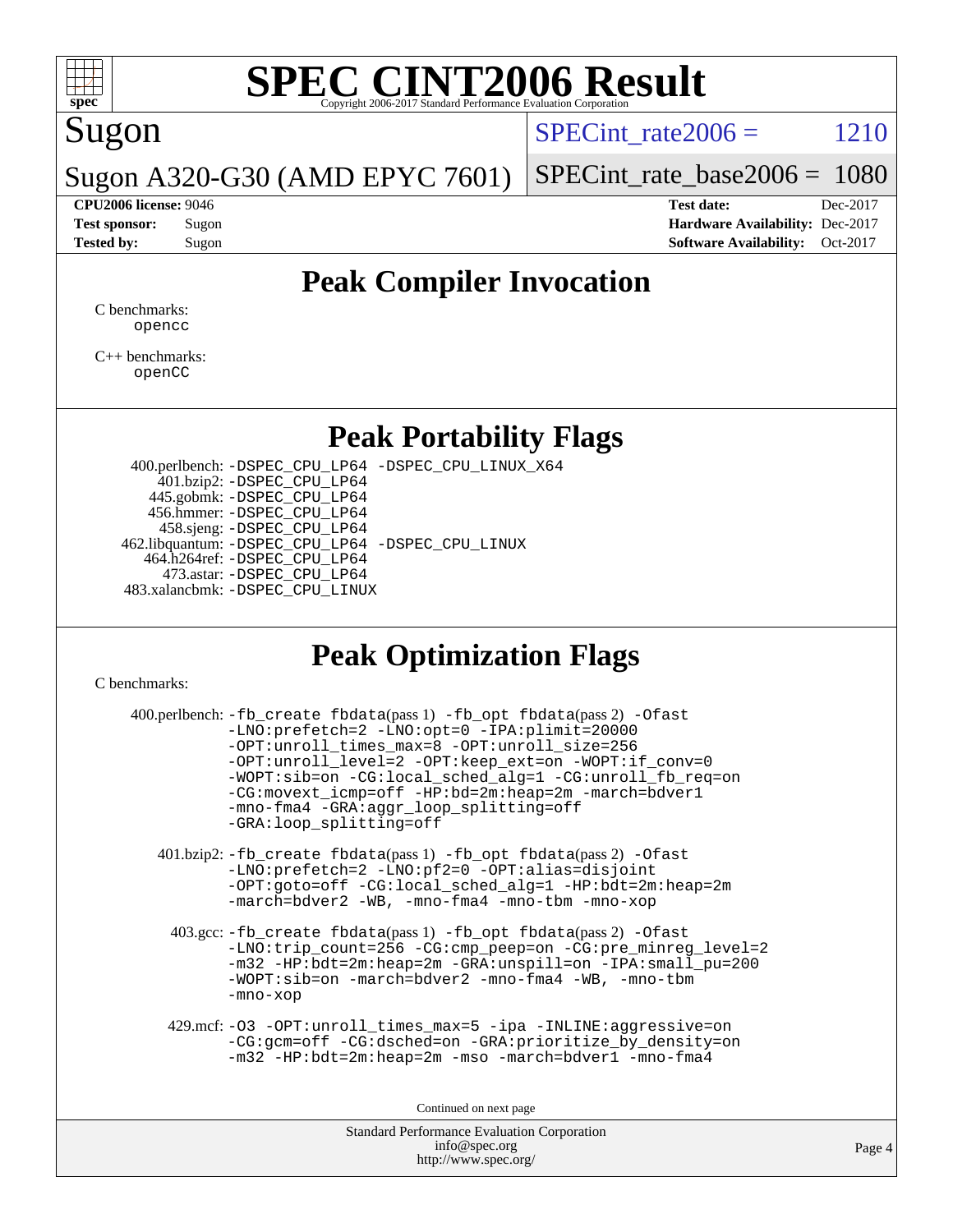

Sugon

 $SPECTnt_rate2006 = 1210$ 

Sugon A320-G30 (AMD EPYC 7601)

[SPECint\\_rate\\_base2006 =](http://www.spec.org/auto/cpu2006/Docs/result-fields.html#SPECintratebase2006) 1080

**[CPU2006 license:](http://www.spec.org/auto/cpu2006/Docs/result-fields.html#CPU2006license)** 9046 **[Test date:](http://www.spec.org/auto/cpu2006/Docs/result-fields.html#Testdate)** Dec-2017 **[Test sponsor:](http://www.spec.org/auto/cpu2006/Docs/result-fields.html#Testsponsor)** Sugon **[Hardware Availability:](http://www.spec.org/auto/cpu2006/Docs/result-fields.html#HardwareAvailability)** Dec-2017 **[Tested by:](http://www.spec.org/auto/cpu2006/Docs/result-fields.html#Testedby)** Sugon **[Software Availability:](http://www.spec.org/auto/cpu2006/Docs/result-fields.html#SoftwareAvailability)** Oct-2017

# **[Peak Optimization Flags \(Continued\)](http://www.spec.org/auto/cpu2006/Docs/result-fields.html#PeakOptimizationFlags)**

|                   | Standard Performance Evaluation Corporation<br>info@spec.org                                                                                                                                                                                                                                                                                              | Page |
|-------------------|-----------------------------------------------------------------------------------------------------------------------------------------------------------------------------------------------------------------------------------------------------------------------------------------------------------------------------------------------------------|------|
|                   | -CG:local_sched=off -CG:p2align=1 -GRA:unspill=on<br>-TENV: frame_pointer=off -fno-emit-exceptions -march=bdver2<br>$-mno-fma4$<br>-L/root/work/libraries/SmartHeap-10/lib -lsmartheap                                                                                                                                                                    |      |
|                   | 483.xalancbmk: -Ofast -LNO: prefetch=2 -OPT: unroll_size=512<br>-OPT:unroll_times_max=8 -D__OPEN64_FAST_SET<br>-INLINE:aggressive=on -m32 -CG:cmp_peep=on                                                                                                                                                                                                 |      |
|                   | 473.astar: -fb_create fbdata(pass 1) -fb_opt fbdata(pass 2) -Ofast<br>-WOPT:if_conv=0 -WOPT:sib=on -CG:divrem_opt=on<br>-CG:p2align=1 -CG:dsched=on -GRA:optimize_boundary=on<br>-OPT:alias=disjoint -INLINE:aggressive=on<br>-IPA:small_pu=3000 -IPA:plimit=3000 -HP:bdt=2m:heap=2m<br>-march=bdver1 -mno-fma4                                           |      |
|                   | 471.omnetpp: - Ofast - m32 - INLINE: aggressive=on - CG: cmp_peep=on<br>-WOPT:sib=on -D__OPEN64_FAST_SET -march=bdver2 -mno-fma4<br>-L/root/work/libraries/SmartHeap-10/lib -lsmartheap                                                                                                                                                                   |      |
| $C++$ benchmarks: |                                                                                                                                                                                                                                                                                                                                                           |      |
|                   | 464.h264ref: -fb_create fbdata(pass 1) -fb_opt fbdata(pass 2) -03<br>-OPT:unroll_size=256 -OPT:unroll_times_max=2<br>-IPA:plimit=20000 -OPT:alias=disjoint -CG:ptr_load_use=0<br>-CG:local_sched_alg=1 -HP:bdt=2m:heap=2m -march=bdver1<br>$-mno-fma4$                                                                                                    |      |
|                   | -CG:local_sched_alg=1 -CG:p2align=0 -INLINE:aggressive=ON<br>-IPA:plimit=15000 -IPA:small_pu=100<br>-HP:bdt=2m:heap=2m,limit=300 -march=bdver2 -mno-fma4                                                                                                                                                                                                  |      |
|                   | 462.libquantum: -Ofast -mso -OPT:unroll_size=512 -OPT:unroll_times_max=16<br>-LNO:prefetch=2 -LNO:prefetch_ahead=4 -LNO:pf2=0                                                                                                                                                                                                                             |      |
|                   | 458.sjeng: -fb_create fbdata(pass 1) -fb_opt fbdata(pass 2) -Ofast<br>-CG:ptr_load_use=0 -CG:divrem_opt=on -CG:movext_icmp=off<br>-CG:locs_best=on -LNO:full_unroll=10 -IPA:pu_reorder=2<br>-HP:heap=2m:bd=2m -WOPT:sib=on -march=bdver1 -mno-fma4                                                                                                        |      |
|                   | 456.hmmer: -fb_create fbdata(pass 1) -fb_opt fbdata(pass 2) -Ofast<br>-LNO: prefetch=2 -OPT: alias=disjoint<br>-OPT:unroll_times_max=16 -OPT:unroll_size=512<br>-OPT:unroll_level=2 -OPT:keep_ext=on -CG:cflow=0<br>-CG:cmp_peep=on -CG:pre_local_sched=off -HP:bdt=2m:heap=2m<br>-CG:p2align=0 -CG:load_exe=3 -CG:dsched=on -march=bdver1<br>$-mno-fma4$ |      |
|                   | 445.gobmk: -fb_create fbdata(pass 1) -fb_opt fbdata(pass 2) -Ofast<br>-OPT:unroll_size=256 -OPT:unroll_times_max=8<br>-OPT: keep_ext=on -IPA: plimit=750 -IPA: min_hotness=300<br>-IPA:pu_reorder=1 -LNO:ignore_feedback=off -WOPT:if_conv=2<br>-HP:bd=2m:heap=2m -march=bdver1 -mno-fma4                                                                 |      |

<http://www.spec.org/>